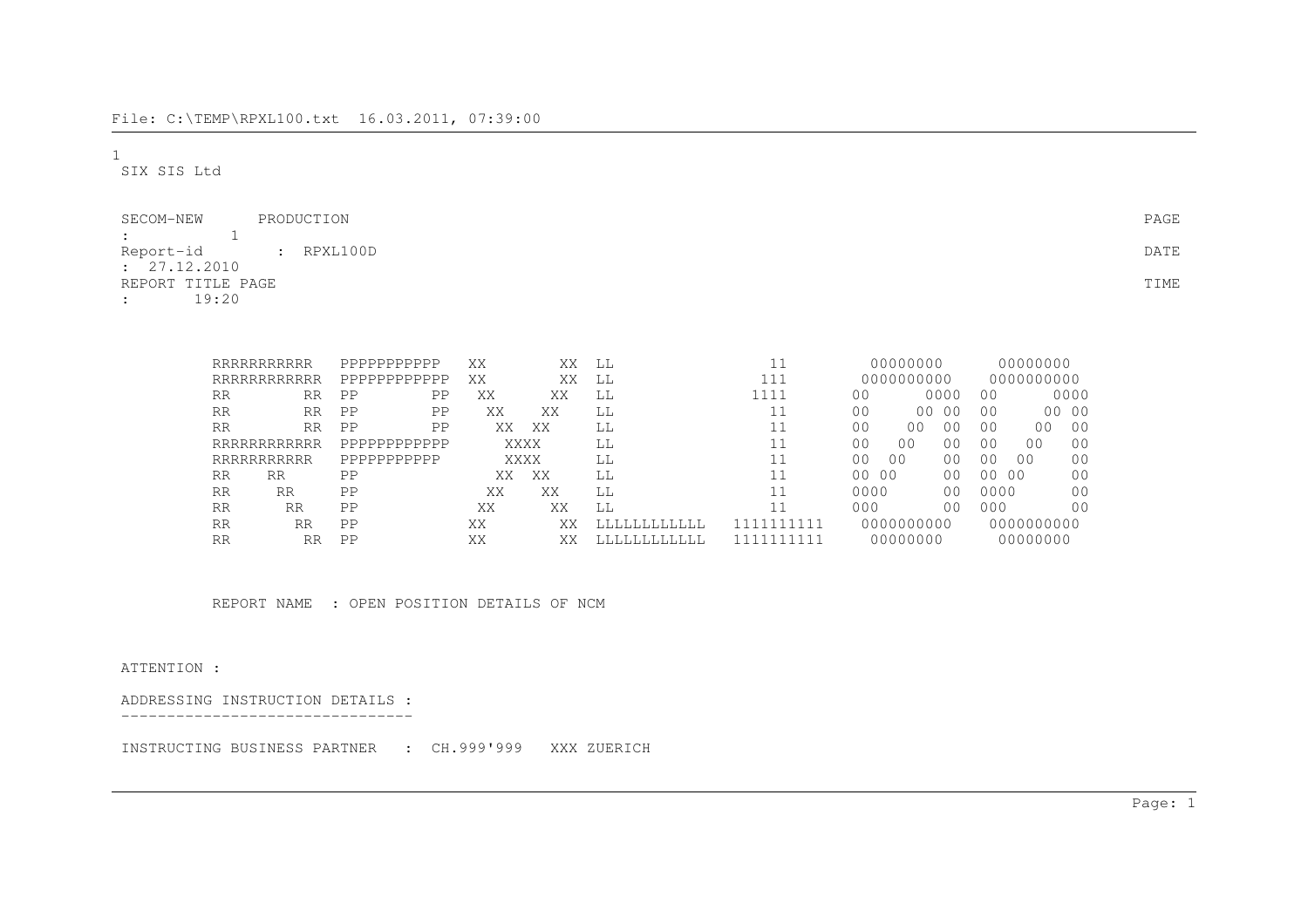| RECEIVING BUSINESS PARTNER : CH.999'999                              |                    | XXX ZUERICH                   |                |                                                 |              |  |              |      |
|----------------------------------------------------------------------|--------------------|-------------------------------|----------------|-------------------------------------------------|--------------|--|--------------|------|
| REPORT LANGUAGE                                                      | : GERMAN           |                               |                |                                                 |              |  |              |      |
| ON-DEMAND/PERIODIC GENERATION : PERIODIC                             |                    |                               |                |                                                 |              |  |              |      |
| REPORT OPTION                                                        |                    | : 1 NCM OPEN POSITION DETAILS |                |                                                 |              |  |              |      |
| REPORT PARAMETERS                                                    |                    |                               |                |                                                 |              |  |              |      |
| BUSINESS PARTNER<br>$\mathbf{1}$                                     |                    | CH999999                      |                |                                                 |              |  |              |      |
| SIX SIS Ltd                                                          |                    |                               |                |                                                 |              |  |              |      |
| SECOM-NEW EXTERNAL<br>$\colon$ 2                                     |                    |                               |                |                                                 |              |  |              | Page |
| Report-id : RPXL100D<br>: 27.12.2010                                 |                    |                               |                |                                                 |              |  |              | Date |
| REPORT ON NCM OPEN POSITION DETAILS<br>19:20<br>$\mathbf{1}$         |                    |                               |                |                                                 |              |  |              | Time |
| NCM ID : A999 XXXXXXXX XXXXXX SEC. ACTIVE                            |                    |                               |                |                                                 |              |  |              |      |
| ASSET CLASS<br>BUCKET NAME                                           | : EQUITY<br>: BU01 |                               |                |                                                 |              |  |              |      |
| INITIAL MARGIN OF BUCKET(CHF) :<br>VARIATION MARGIN OF BUCKET (CHF): |                    | 0.00<br>0.00                  |                |                                                 |              |  |              |      |
| GNRC GNRC SPEC CRNC<br>ISIN<br>VARIATION MARGIN (CHF)<br>GRP         |                    |                               |                | OPEN POS OPEN AMOUNT (CHF) INITIAL MARGIN (CHF) |              |  |              |      |
|                                                                      |                    |                               |                |                                                 |              |  |              |      |
| CH.000'874'251'9 DI<br>0.00<br>CH.001'200'526'7 DI                   | CHF<br>CHF         |                               | 0.000<br>0.000 |                                                 | 0.00<br>0.00 |  | 0.00<br>0.00 |      |
|                                                                      |                    |                               |                |                                                 |              |  |              |      |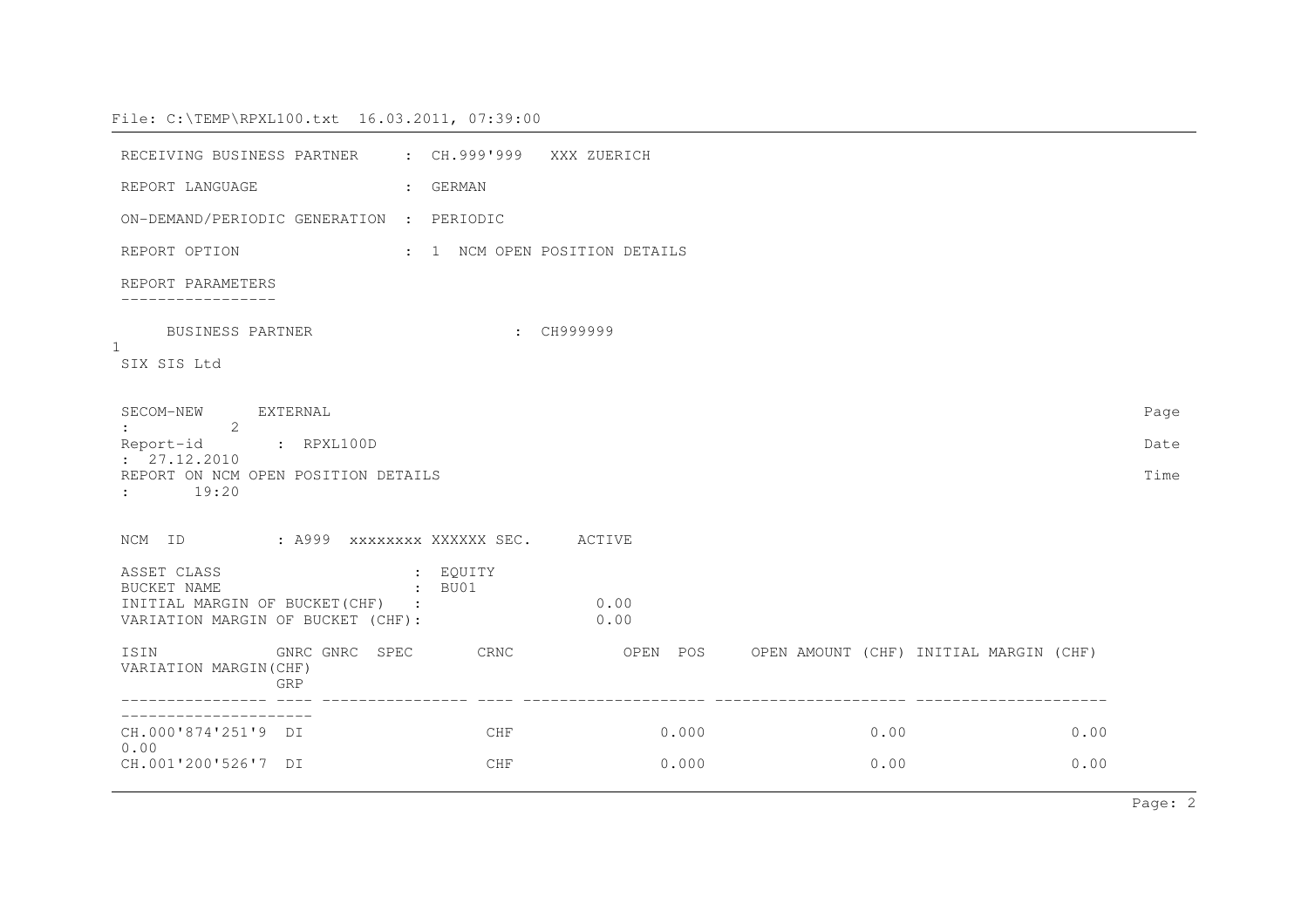0.00

| ASSET CLASS<br>BUCKET NAME<br>INITIAL MARGIN OF BUCKET (CHF)<br>VARIATION MARGIN OF BUCKET (CHF):        | $\cdot$                                                      | EQUITY<br>BU02 | 0.00<br>0.00 |                                        |      |
|----------------------------------------------------------------------------------------------------------|--------------------------------------------------------------|----------------|--------------|----------------------------------------|------|
| ISIN<br>VARIATION MARGIN (CHF)                                                                           | GNRC GNRC<br>SPEC<br>GRP                                     | CRNC           | OPEN<br>POS  | OPEN AMOUNT (CHF) INITIAL MARGIN (CHF) |      |
| CH.000'249'745'8<br>0.00                                                                                 | DT                                                           | <b>CHF</b>     | 0.000        | 0.00                                   | 0.00 |
| CH.001'053'247'8<br>0.00                                                                                 | DT                                                           | <b>CHF</b>     | 0.000        | 0.00                                   | 0.00 |
| CH.001'103'746'9<br>0.00                                                                                 | DT                                                           | CHF            | 0.000        | 0.00                                   | 0.00 |
| CH.001'203'204'8<br>0.00                                                                                 | NO.                                                          | <b>CHF</b>     | 0.000        | 0.00                                   | 0.00 |
| CH.001'221'405'9<br>0.00                                                                                 | DT                                                           | <b>CHF</b>     | 0.000        | 0.00                                   | 0.00 |
| CH.001'222'171'6<br>0.00                                                                                 | DT                                                           | CHF            | 0.000        | 0.00                                   | 0.00 |
| CH.001'225'515'1<br>0.00                                                                                 | NO.                                                          | <b>CHF</b>     | 0.000        | 0.00                                   | 0.00 |
| CH.001'485'278'1<br>0.00                                                                                 | DT                                                           | <b>CHF</b>     | 0.000        | 0.00                                   | 0.00 |
| SE.000'010'103'2<br>0.00                                                                                 | NO.                                                          | <b>EUR</b>     | 0.000        | 0.00                                   | 0.00 |
| ASSET CLASS<br><b>BUCKET NAME</b><br>INITIAL MARGIN OF BUCKET (CHF)<br>VARIATION MARGIN OF BUCKET (CHF): | $\mathbf{L}$<br>$\ddot{\phantom{a}}$<br>$\ddot{\phantom{a}}$ | EOUITY<br>BU03 | 0.00<br>0.00 |                                        |      |
| ISIN<br>VARIATION MARGIN (CHF)                                                                           | GNRC GNRC<br>SPEC<br>GRP                                     | CRNC           | OPEN<br>POS  | OPEN AMOUNT (CHF) INITIAL MARGIN (CHF) |      |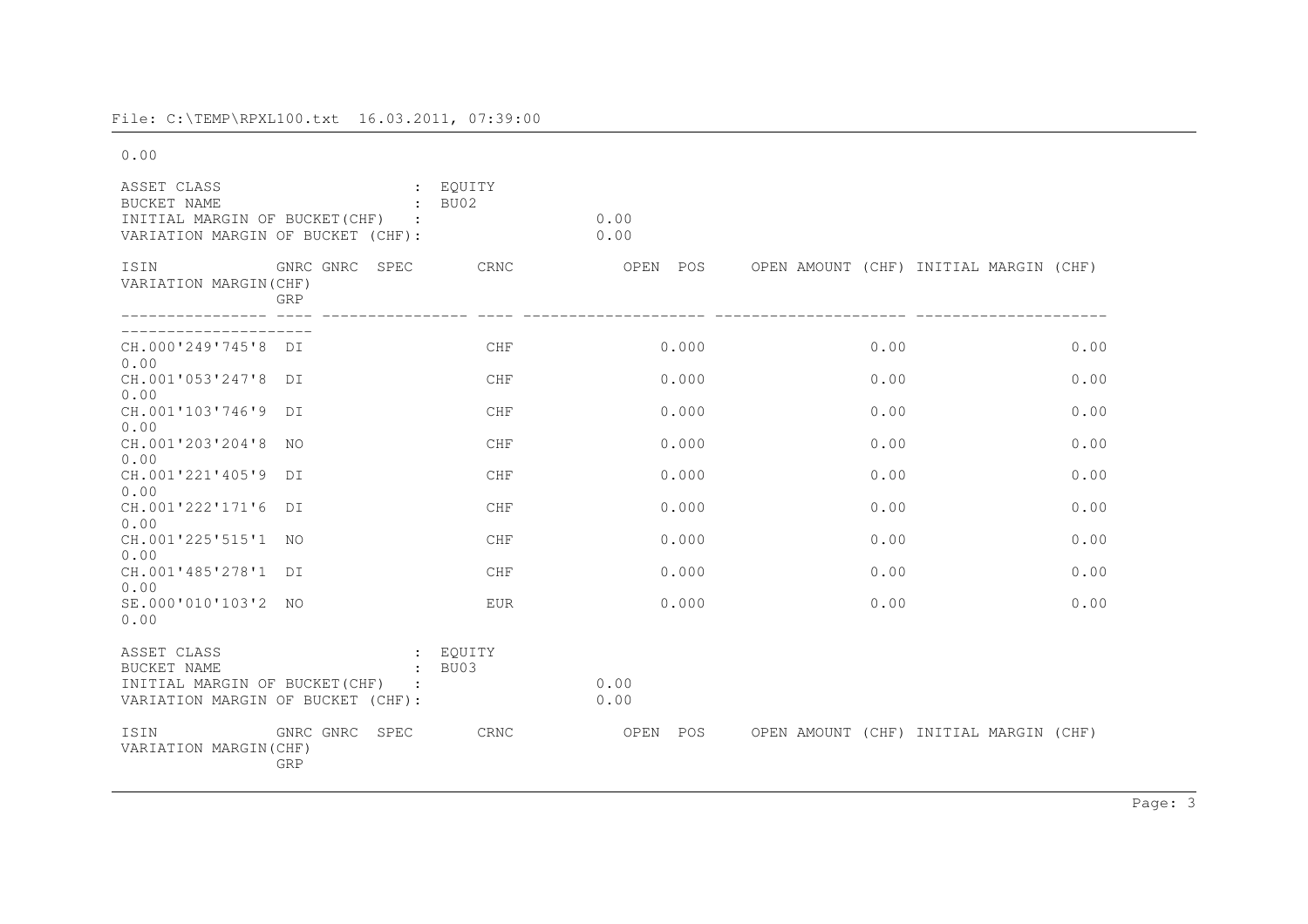| CH.001'213'853'0 DI<br>0.00 | <b>CHF</b> | 0.000 | 0.00 | 0.00 |
|-----------------------------|------------|-------|------|------|
| CH.001'233'237'2 DI<br>0.00 | <b>CHF</b> | 0.000 | 0.00 | 0.00 |
| CH.001'482'485'5 NO<br>0.00 | <b>CHF</b> | 0.000 | 0.00 | 0.00 |
| CH.002'489'948'3 DI<br>0.00 | <b>CHF</b> | 0.000 | 0.00 | 0.00 |
| CH.003'785'164'6 DI<br>0.00 | <b>CHF</b> | 0.000 | 0.00 | 0.00 |

Continued...1SIX SIS Ltd

| SECOM-NEW                  | EXTERNAL                            | Page |
|----------------------------|-------------------------------------|------|
| $\cdot$ 3                  |                                     |      |
| Report-id : RPXL100D       |                                     | Date |
| : 27.12.2010               |                                     |      |
|                            | REPORT ON NCM OPEN POSITION DETAILS | Time |
| 19:20<br>$\sim$ 100 $\sim$ |                                     |      |

NCM ID : A999 xxxxxxxx XXXXXX SEC. ACTIVE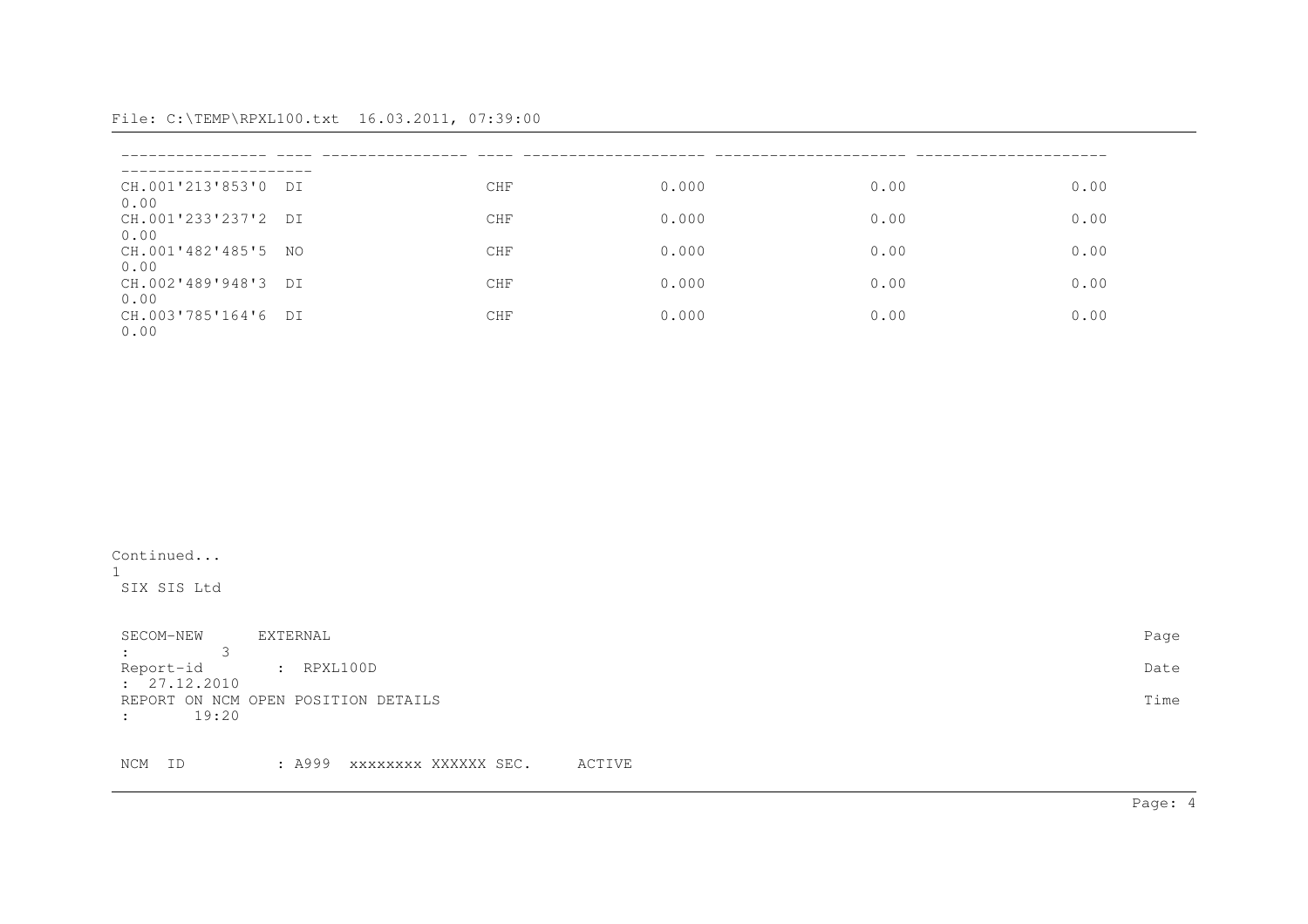| ASSET CLASS<br>BUCKET NAME<br>INITIAL MARGIN OF BUCKET (CHF)<br>VARIATION MARGIN OF BUCKET (CHF): |                       | <b>BOND</b><br>BU01 | 39.12<br>5'152.10 |       |                                        |
|---------------------------------------------------------------------------------------------------|-----------------------|---------------------|-------------------|-------|----------------------------------------|
| ISIN<br>VARIATION MARGIN(CHF)                                                                     | GNRC GNRC SPEC<br>GRP | CRNC                | OPEN<br>POS       |       | OPEN AMOUNT (CHF) INITIAL MARGIN (CHF) |
| CH.001'037'930'0 NO                                                                               |                       | <b>CHF</b>          | 0.000             | 0.00  | 0.00                                   |
| 0.00<br>CH.001'646'927'9<br>0.00                                                                  | NO.                   | <b>CHF</b>          | 0.000             | 0.00  | 0.00                                   |
| CH.002'229'975'1 NO<br>5'152.10                                                                   |                       | CHF                 | 5'000.000         | 67.90 | 39.12                                  |
| ASSET CLASS<br>BUCKET NAME<br>INITIAL MARGIN OF BUCKET (CHF)<br>VARIATION MARGIN OF BUCKET (CHF): |                       | : BOND<br>BU03      | 75.00<br>9'933.10 |       |                                        |
| ISIN<br>VARIATION MARGIN(CHF)                                                                     | GNRC GNRC SPEC<br>GRP | CRNC                | OPEN<br>POS       |       | OPEN AMOUNT (CHF) INITIAL MARGIN (CHF) |
| CH.001'117'441'1<br>9'933.10                                                                      | NO.                   | <b>CHF</b>          | 10'000.000        | 67.90 | 75.00                                  |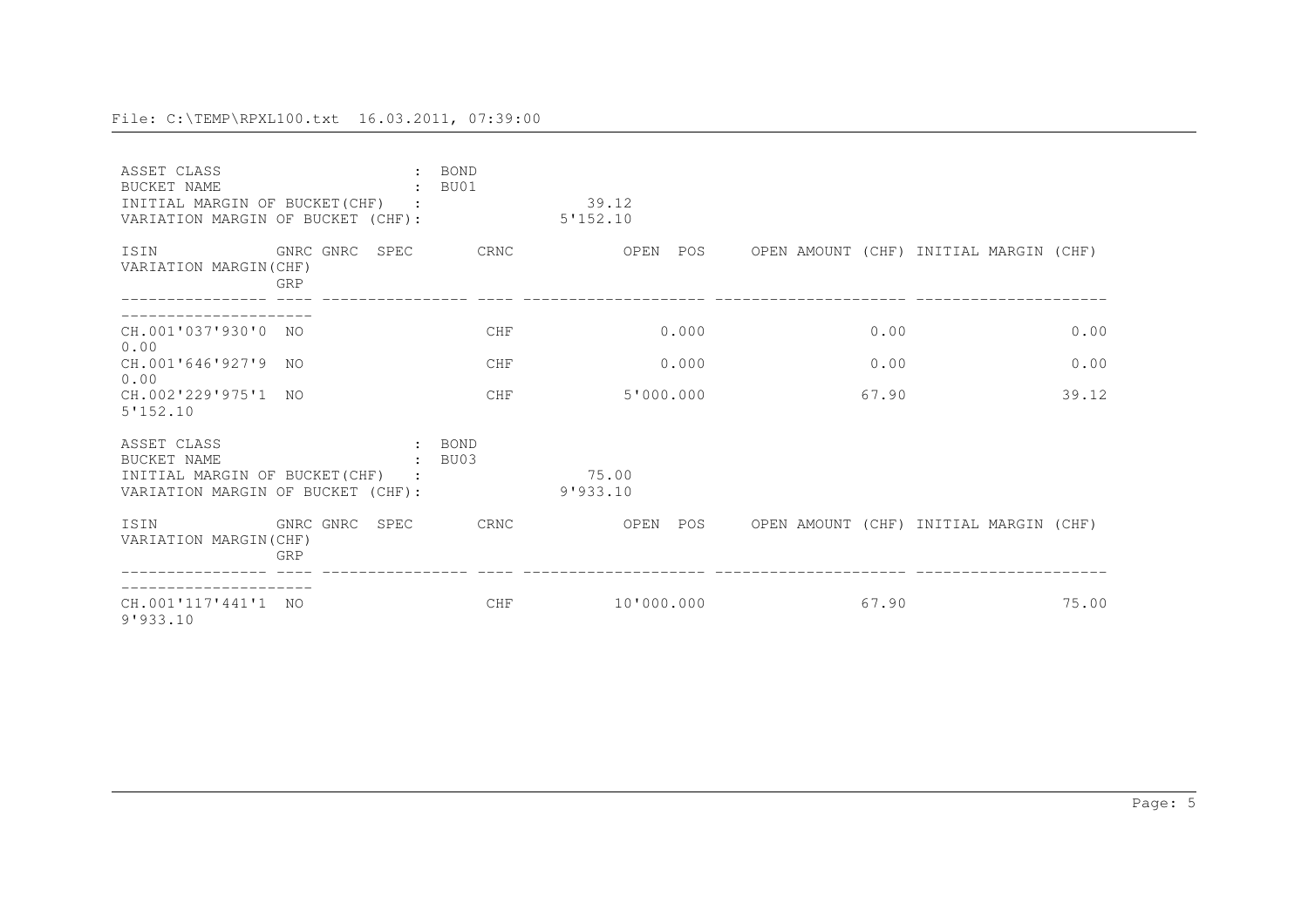Continued...

| ᆂ<br>SIX SIS Ltd                                          |      |
|-----------------------------------------------------------|------|
| EXTERNAL<br>SECOM-NEW<br>4<br>$\ddot{\cdot}$              | Page |
| : RPXL100D<br>Report-id<br>: 27.12.2010                   | Date |
| REPORT ON NCM OPEN POSITION DETAILS<br>19:20<br>$\bullet$ | Time |
|                                                           |      |

NCM ID : A999 xxxxxxxx XXXXXX SEC. ACTIVE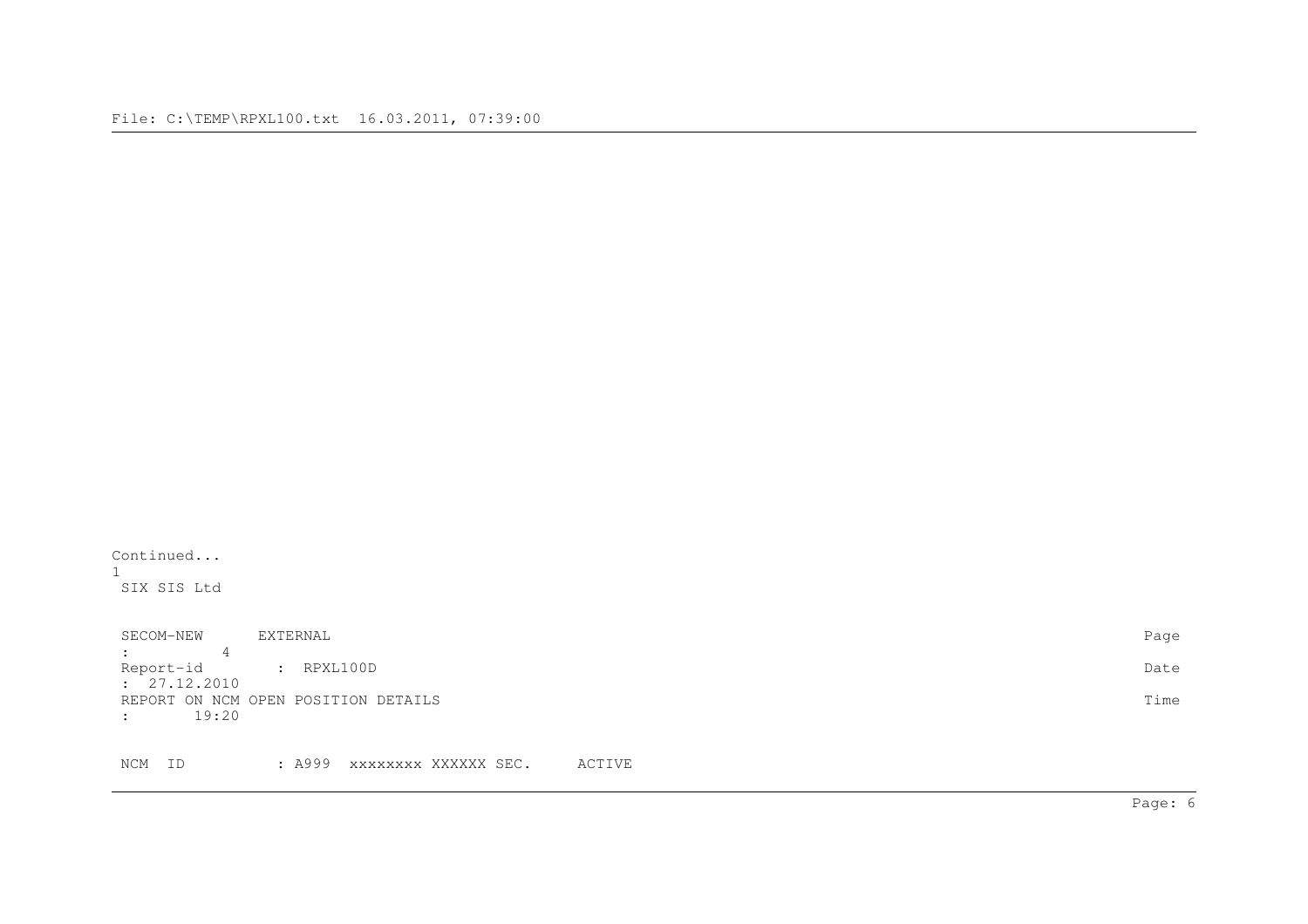| ASSET CLASS<br>$\sim$ BU02<br>BUCKET NAME<br>INITIAL MARGIN OF BUCKET (CHF) : 34'281.51<br>VARIATION MARGIN OF BUCKET (CHF): -43'087.42                 | : CRBS |                                             |      |
|---------------------------------------------------------------------------------------------------------------------------------------------------------|--------|---------------------------------------------|------|
| ISIN 6NRC GNRC SPEC CRNC OPEN POS OPEN AMOUNT (CHF) INITIAL MARGIN (CHF)<br>VARIATION MARGIN(CHF)<br>GRP                                                |        |                                             |      |
| DE.000'A1A'4YE'7 NO<br>0.00                                                                                                                             |        | EUR 0.000 0.000 0.00                        | 0.00 |
| DE.000'A1A'4YF'4 NO<br>$-43'087.42$                                                                                                                     |        |                                             |      |
|                                                                                                                                                         |        | SUMMARY DETAILS                             |      |
| MARGIN DETAILS FOR ASSET CLASS : EQUITY                                                                                                                 |        |                                             |      |
| INITIAL MARGIN OF ALL BUCKETS (CHF) :<br>INTER BUCKET MARGIN OFFSET (CHF) :<br>TOTAL INITIAL MARGIN (CHF) :<br>TOTAL VARIATION MARGIN (CHF) :           |        | 0.00<br>0.00<br>0.00<br>0.00                |      |
| MARGIN DETAILS FOR ASSET CLASS: BOND                                                                                                                    |        |                                             |      |
| INITIAL MARGIN OF ALL BUCKETS (CHF) :<br>INTER BUCKET MARGIN OFFSET (CHF) :<br>TOTAL INITIAL MARGIN (CHF) :<br>TOTAL VARIATION MARGIN (CHF) : 15'085.20 |        | 114.12<br>0.00<br>114.12                    |      |
| MARGIN DETAILS FOR ASSET CLASS : CRBS                                                                                                                   |        |                                             |      |
| INITIAL MARGIN OF ALL BUCKETS (CHF) :<br>INTER BUCKET MARGIN OFFSET (CHF) :<br>TOTAL INITIAL MARGIN (CHF) :                                             |        | $34'281.51$ $0.00$ $34'281.51$<br>34'281.51 |      |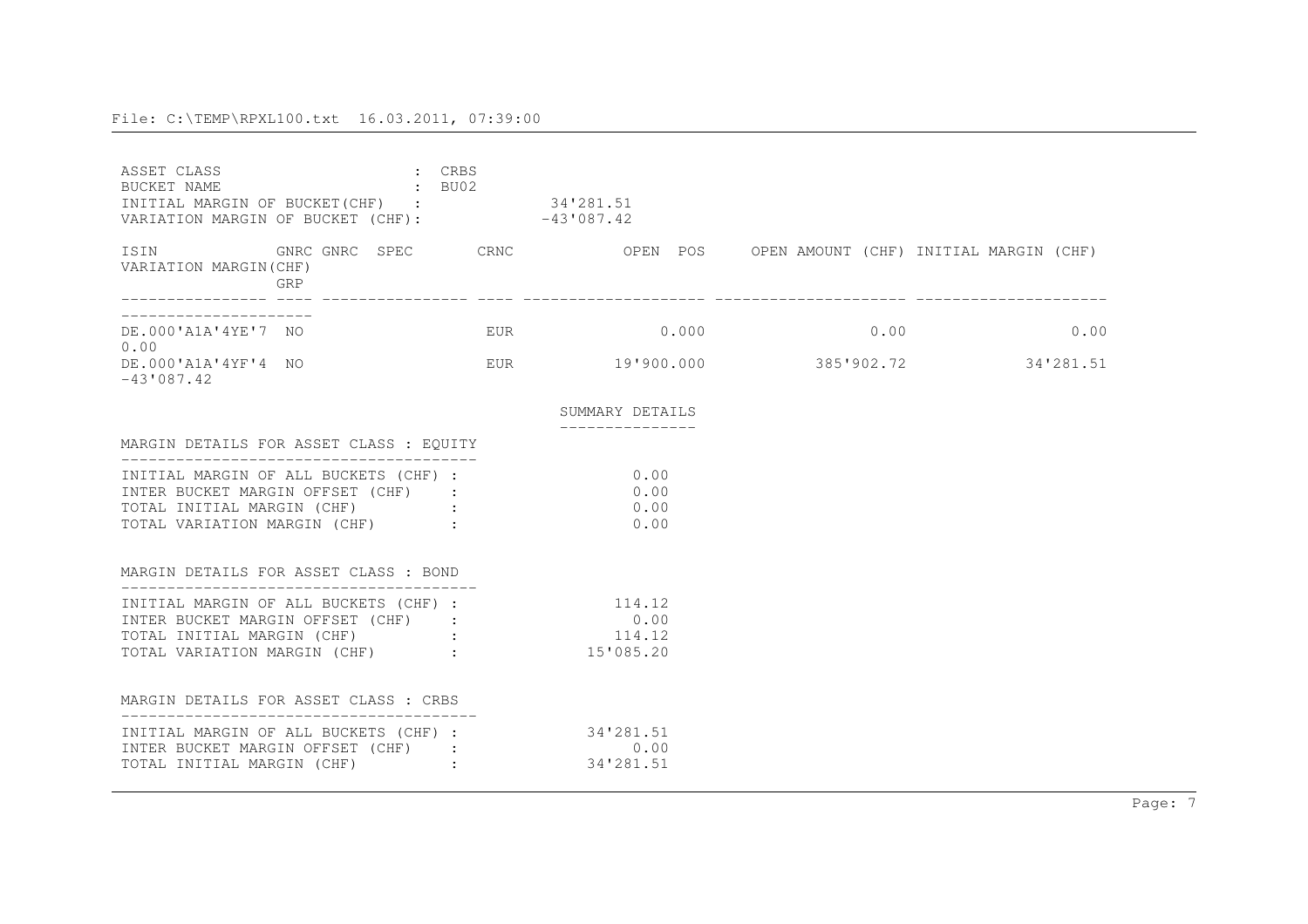| TOTAL VARIATION MARGIN (CHF)                    | $-43'087.42$ |              |
|-------------------------------------------------|--------------|--------------|
|                                                 |              |              |
| TOTAL MARGIN ACROSS ALL ASSET CLASSES           |              |              |
|                                                 |              |              |
| INITIAL MARGIN ACROSS ALL ASSET CLASSES (CHF) : |              | 34'395.63    |
| CROSS ASSET MARGIN OFFSET (CHF)                 |              | 0.00         |
| TOTAL INITIAL MARGIN (CHF)                      |              | 34'395.63    |
| TOTAL VARIATION MARGIN (CHF)                    |              | $-28'002.22$ |

Continued...1SIX SIS Ltd

| SECOM-NEW            | EXTERNAL                            | Page |
|----------------------|-------------------------------------|------|
| $\sim$ 1.0 $\sim$    |                                     |      |
| Report-id : RPXL100D |                                     | Date |
| : 27.12.2010         |                                     |      |
|                      | REPORT ON NCM OPEN POSITION DETAILS | Time |
| 19:20                |                                     |      |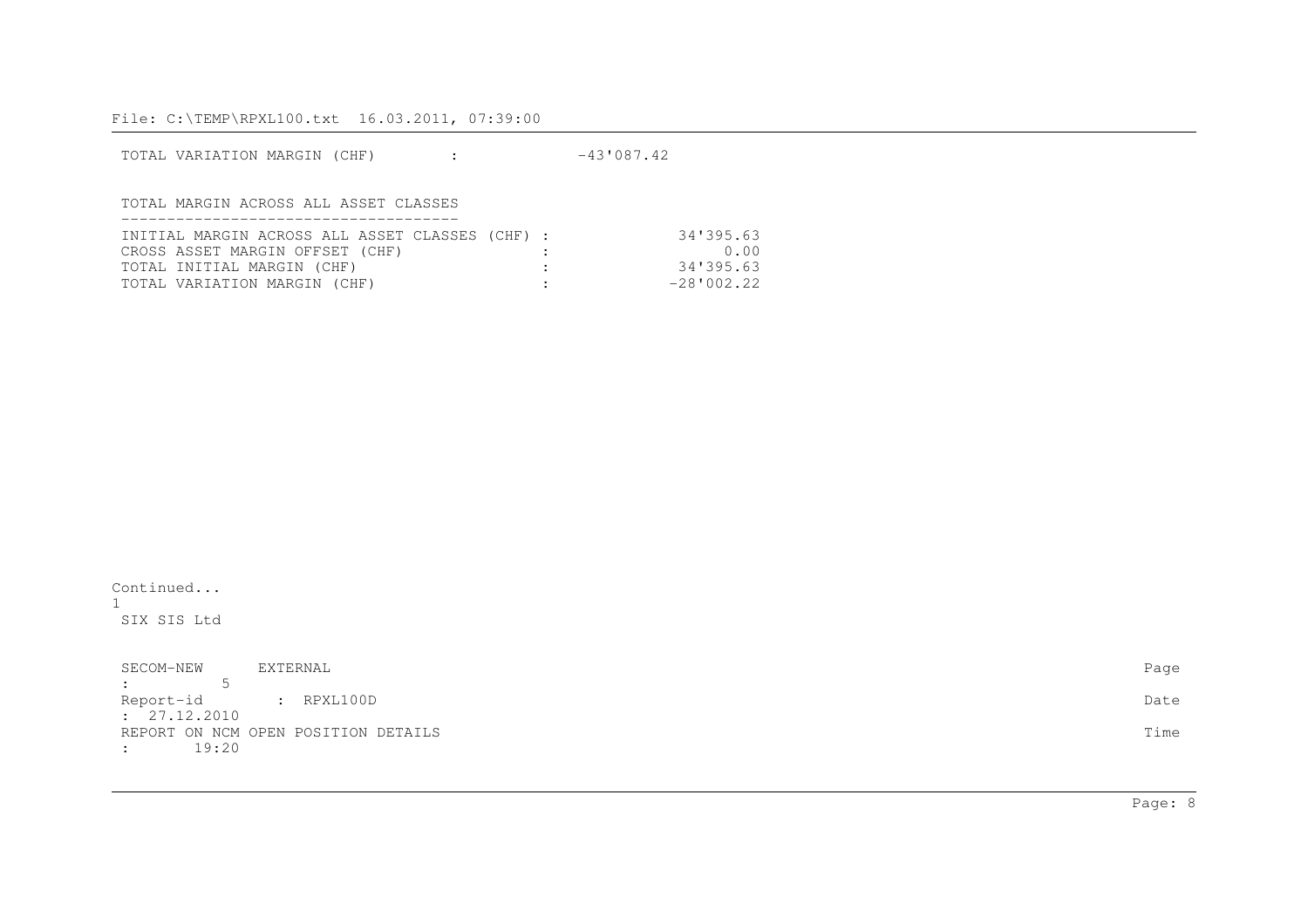| NCM<br>T D                                                                                        | : B999                   | XXXXXXXX XXXXXX XXX.             | ACTIVE       |      |                                        |
|---------------------------------------------------------------------------------------------------|--------------------------|----------------------------------|--------------|------|----------------------------------------|
| ASSET CLASS<br>BUCKET NAME<br>INITIAL MARGIN OF BUCKET (CHF)<br>VARIATION MARGIN OF BUCKET (CHF): |                          | : EQUITY<br>BU02<br>$\mathbf{r}$ | 0.00<br>0.00 |      |                                        |
| ISIN<br>VARIATION MARGIN(CHF)                                                                     | GNRC GNRC<br>SPEC<br>GRP | CRNC                             | OPEN<br>POS  |      | OPEN AMOUNT (CHF) INITIAL MARGIN (CHF) |
| CH.000'900'296'2<br>0.00                                                                          | DT                       | <b>CHF</b>                       | 0.000        | 0.00 | 0.00                                   |
| CH.001'057'076'7<br>0.00                                                                          | NO.                      | <b>CHF</b>                       | 0.000        | 0.00 | 0.00                                   |
| DE.000'A0J'333'2<br>0.00                                                                          | NO.                      | <b>EUR</b>                       | 0.000        | 0.00 | 0.00                                   |
| DE.000'500'340'4<br>0.00                                                                          | NO.                      | <b>EUR</b>                       | 0.000        | 0.00 | 0.00                                   |
| DE.000'519'000'3<br>0.00                                                                          | NO.                      | <b>EUR</b>                       | 0.000        | 0.00 | 0.00                                   |
| DE.000'555'750'8<br>0.00                                                                          | NO.                      | <b>EUR</b>                       | 0.000        | 0.00 | 0.00                                   |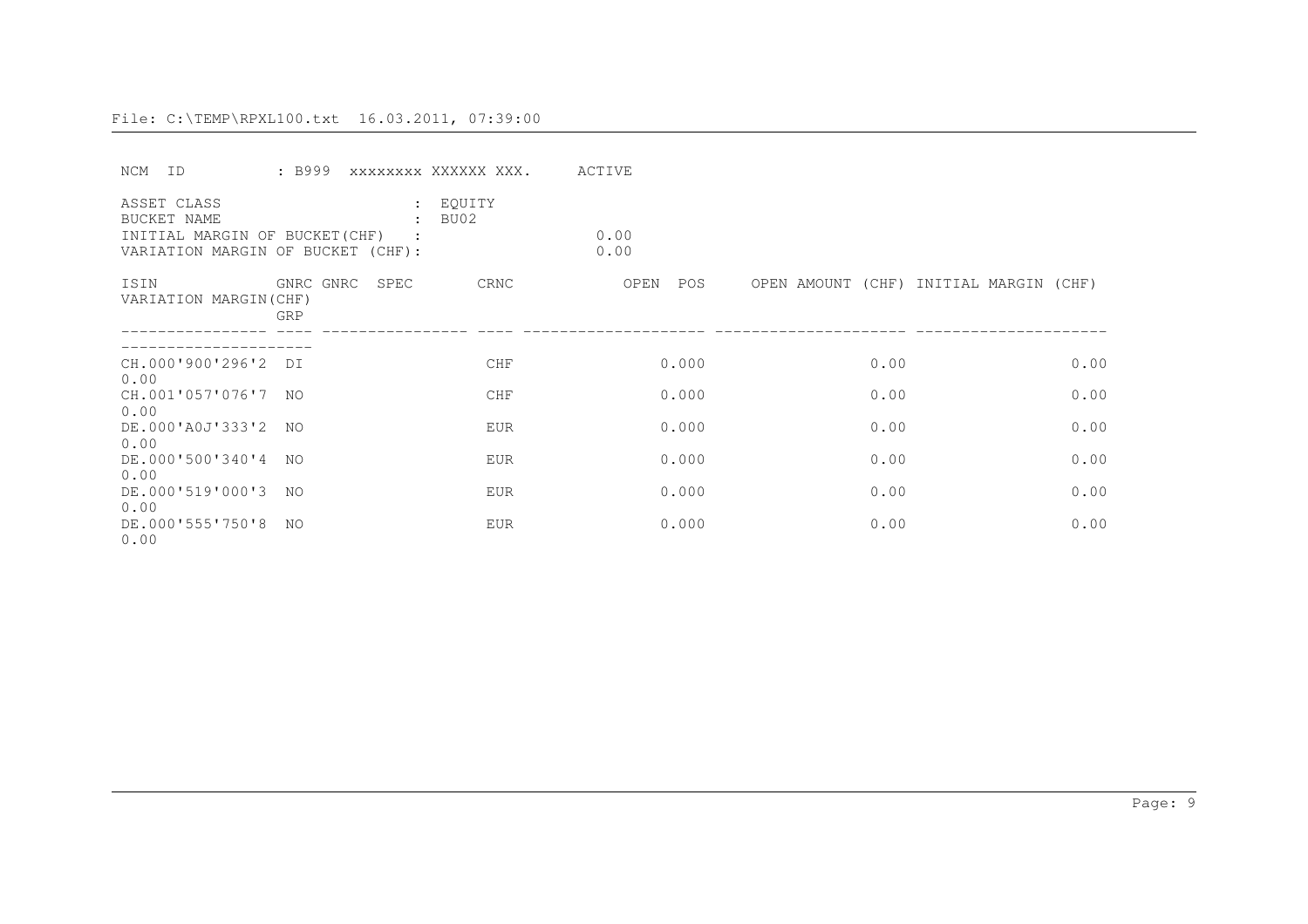Continued...1SIX SIS Ltd

| SECOM-NEW             | EXTERNAL                            | Page |
|-----------------------|-------------------------------------|------|
| しまい アーバー・アーバー         |                                     |      |
| Report-id : RPXL100D  |                                     | Date |
| : 27.12.2010          |                                     |      |
|                       | REPORT ON NCM OPEN POSITION DETAILS | Time |
| 19:20<br>$\mathbf{r}$ |                                     |      |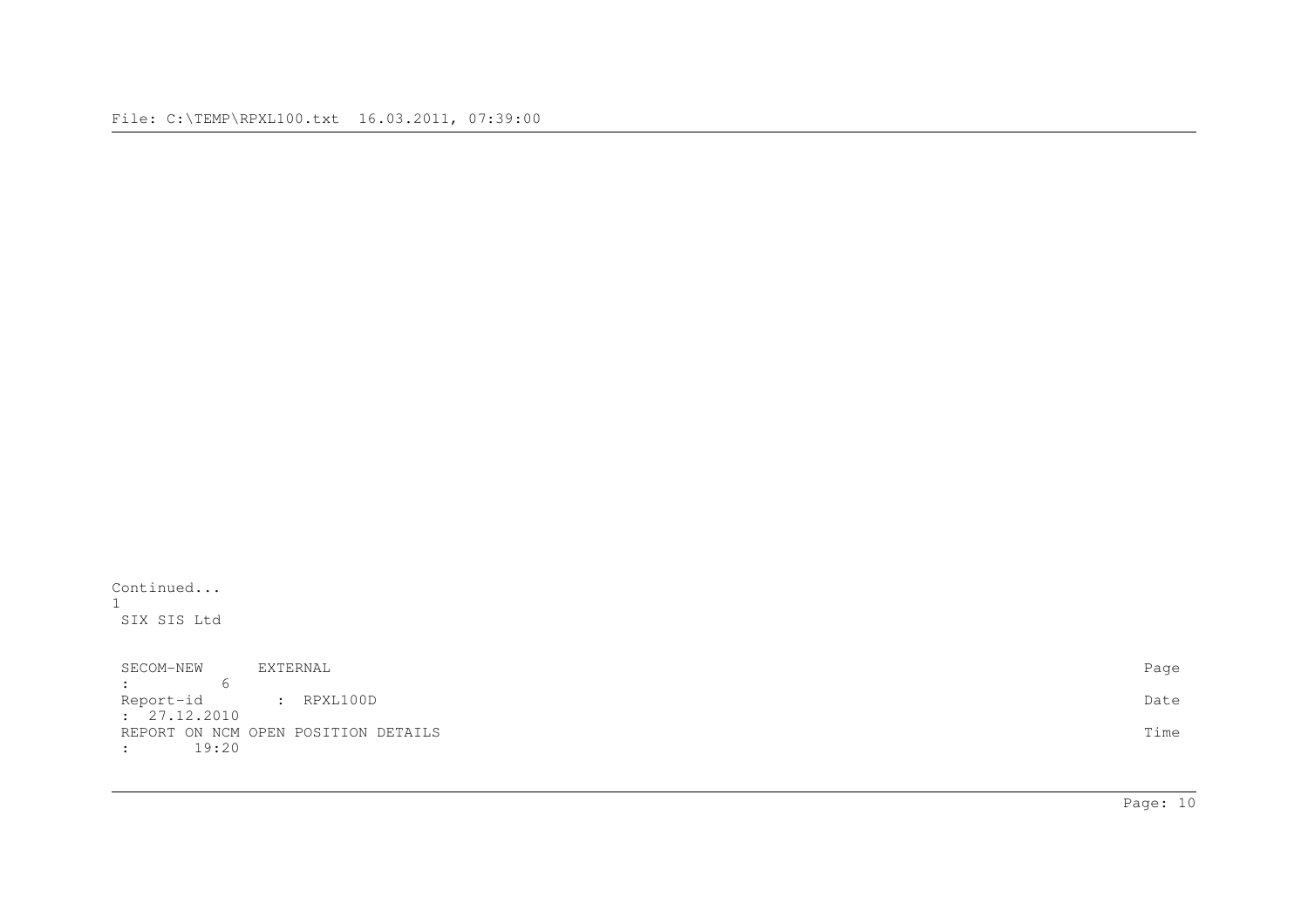| NCM<br>ID.                                                                                       | : B999                |                           | XXXXXXXX XXXXXX XXX.  | ACTIVE                     |            |                                        |
|--------------------------------------------------------------------------------------------------|-----------------------|---------------------------|-----------------------|----------------------------|------------|----------------------------------------|
| ASSET CLASS<br>BUCKET NAME<br>INITIAL MARGIN OF BUCKET(CHF)<br>VARIATION MARGIN OF BUCKET (CHF): |                       | $\mathbf{r}$<br>$\cdot$ : | CRBS<br>: <b>BU02</b> | 37'210.08<br>$-44'1446.91$ |            |                                        |
| ISIN<br>VARIATION MARGIN(CHF)                                                                    | GNRC GNRC SPEC<br>GRP |                           | CRNC                  | OPEN<br>POS                |            | OPEN AMOUNT (CHF) INITIAL MARGIN (CHF) |
| DE.000'A1A'4YE'7 NO<br>0.00                                                                      |                       |                           | <b>EUR</b>            | 0.000                      | 0.00       | 0.00                                   |
| DE.000'A1A'4YF'4 NO<br>$-44'$ 446.91                                                             |                       |                           | <b>EUR</b>            | 21'600.000                 | 416'547.93 | 37'210.08                              |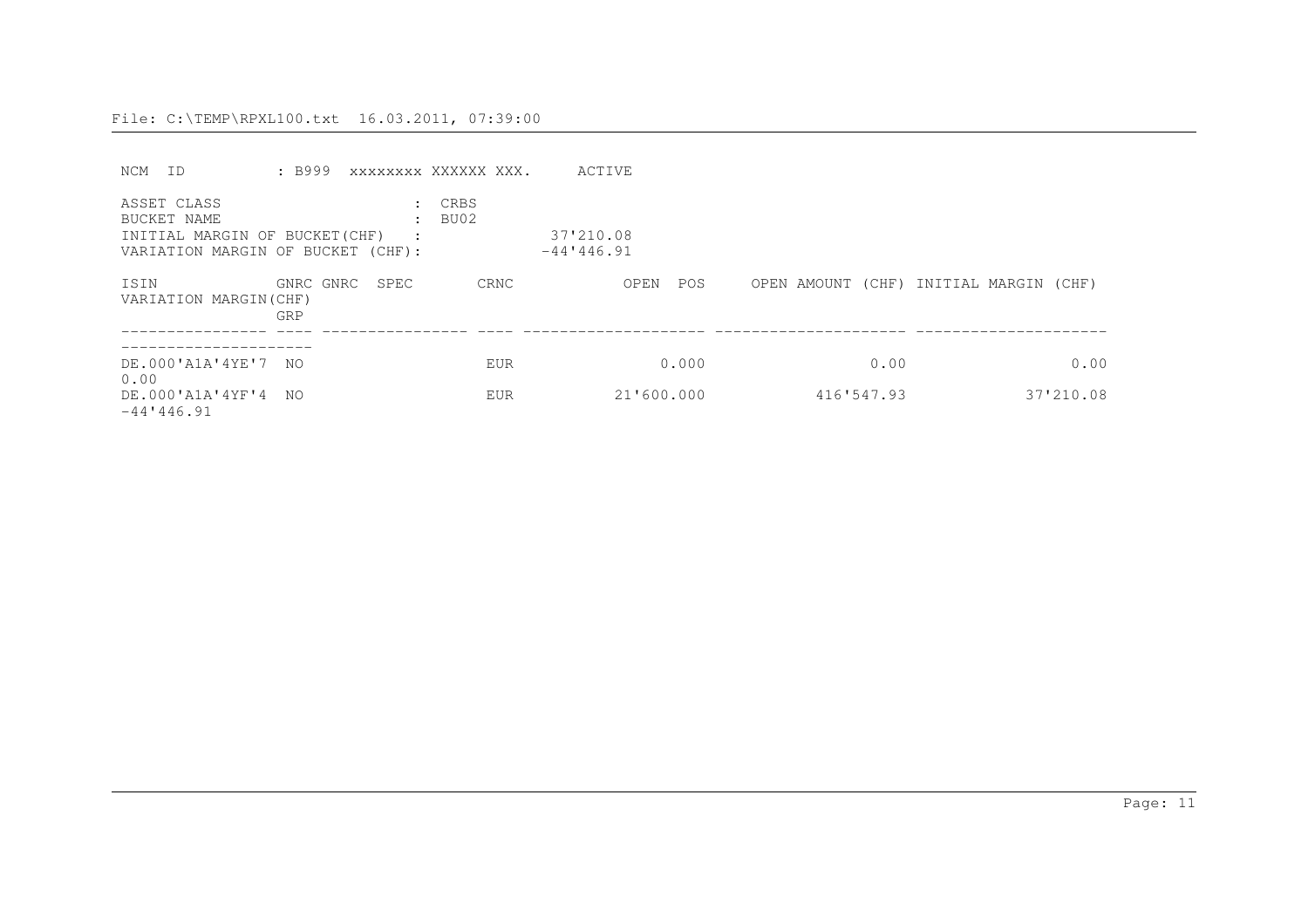Continued...1SIX SIS Ltd

SECOM-NEW EXTERNAL Page : 7 Report-id : RPXL100D Date : 27.12.2010 REPORT ON NCM OPEN POSITION DETAILS Time : 19:20NCM ID : B999 xxxxxxxx XXXXXX XXX. ACTIVE ASSET CLASS : CRBF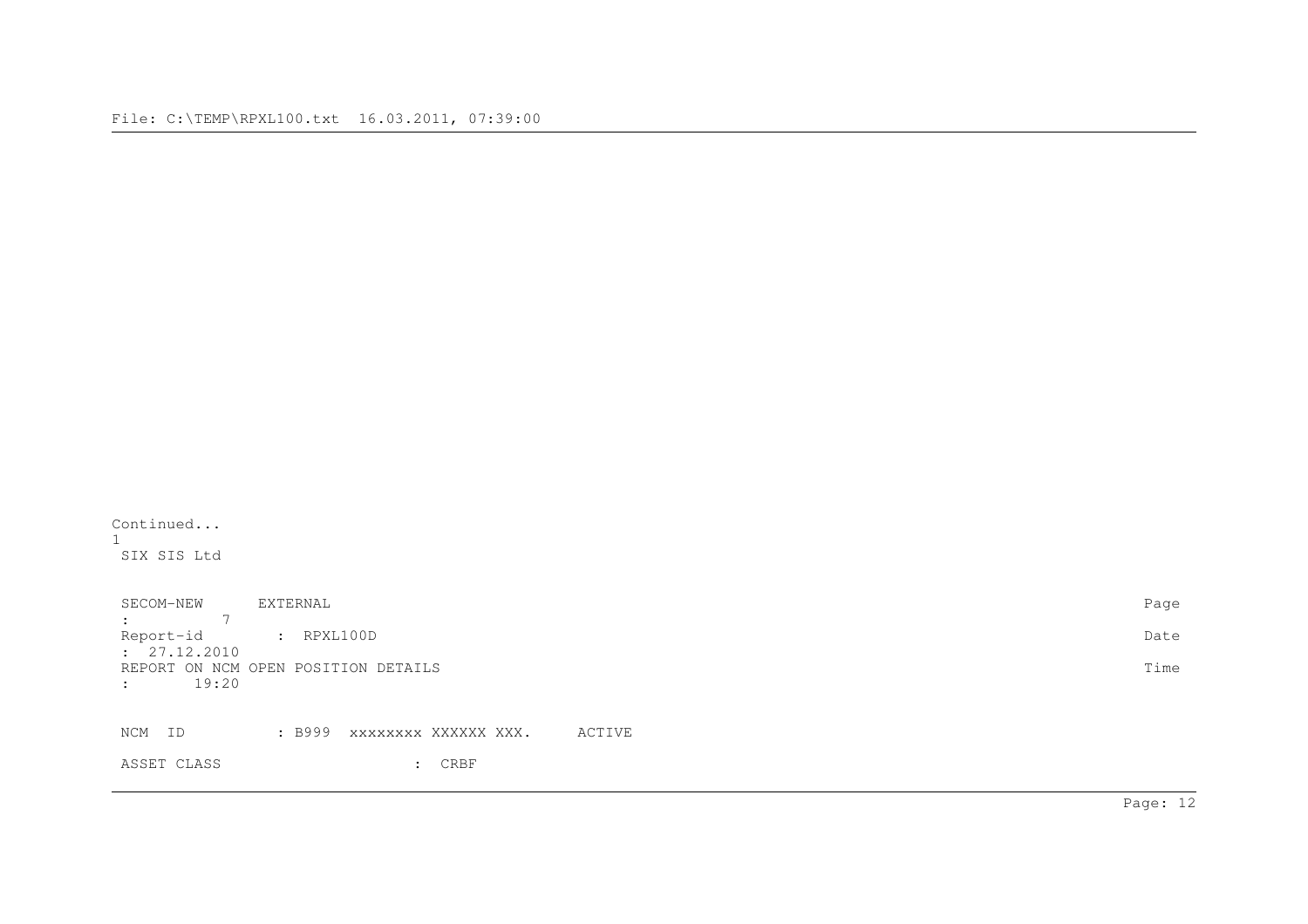| BUCKET NAME<br>INITIAL MARGIN OF BUCKET(CHF) : 227'569.07<br>VARIATION MARGIN OF BUCKET (CHF): 0.00                                                                                                      | : BU03 |                 |  |
|----------------------------------------------------------------------------------------------------------------------------------------------------------------------------------------------------------|--------|-----------------|--|
| ISIN 600 GNRC GNRC SPEC CRNC OPEN POS OPEN AMOUNT (CHF) INITIAL MARGIN (CHF)<br>VARIATION MARGIN (CHF)<br>GRP                                                                                            |        |                 |  |
| 0.00                                                                                                                                                                                                     |        |                 |  |
|                                                                                                                                                                                                          |        | SUMMARY DETAILS |  |
| MARGIN DETAILS FOR ASSET CLASS : EQUITY                                                                                                                                                                  |        |                 |  |
| INITIAL MARGIN OF ALL BUCKETS (CHF) : 0.00<br>INTER BUCKET MARGIN OFFSET (CHF) :<br>TOTAL INITIAL MARGIN (CHF) : 30.00<br>TOTAL VARIATION MARGIN (CHF) :                                                 |        | 0.00<br>0.00    |  |
| MARGIN DETAILS FOR ASSET CLASS : CRBS                                                                                                                                                                    |        |                 |  |
| INITIAL MARGIN OF ALL BUCKETS (CHF) : 37'210.08<br>INTER BUCKET MARGIN OFFSET (CHF) : 0.00<br>TOTAL INITIAL MARGIN (CHF) : 37'210.08<br>TOTAL VARIATION MARGIN (CHF) : -44'446.91                        |        |                 |  |
| MARGIN DETAILS FOR ASSET CLASS: CRBF                                                                                                                                                                     |        |                 |  |
| INITIAL MARGIN OF ALL BUCKETS (CHF) : 227'569.07<br>TNTER BUCKET MARGIN OFFSET (CHF) :<br>TOTAL INITIAL MARGIN (CHF) :<br>TOTAL VARIATION MARGIN (CHF) : 227'569.07<br>EOD VARIATION MARGIN (EUR) : 0.00 |        |                 |  |